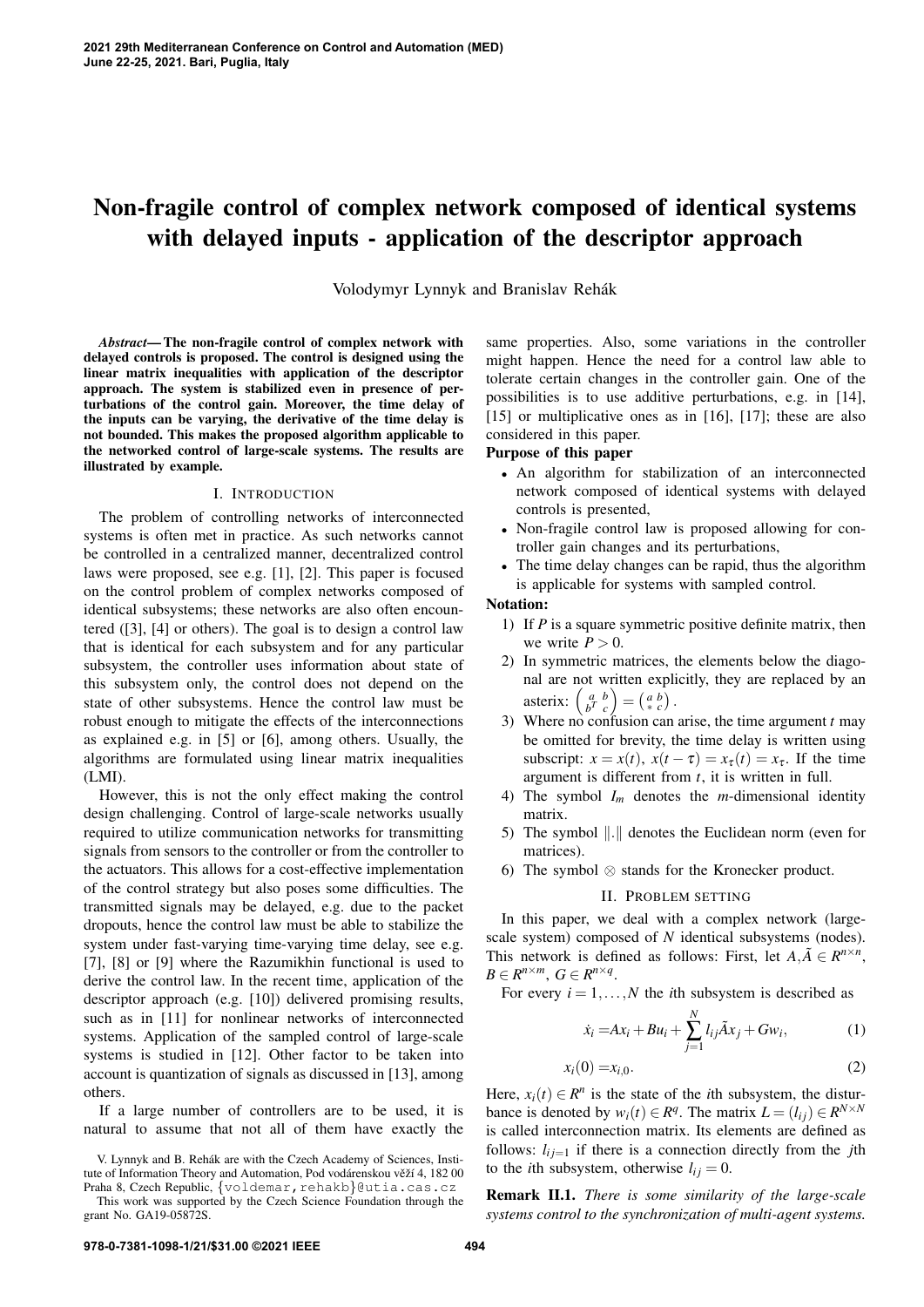*It uses analogous mathematical tools methods and notations. Still, the problems are not identical. The control of largescale systems has this characteristic feature: the control action of one particular subsystem is computed only from the state of this subsystem. In contrast, for synchronization of complex networks, the control is computed from the sum of differences between the state of this node and the neighboring nodes. The coupling of the subsystems in the large-scale interconnected system is represented by matrix*  $\tilde{A}$  which *has no counterpart in the case of complex networks. The notion of the disagreement vector has no sense for the largescale systems. On top of that, the couplings in the largescale interconnected system are representations of physical interconnections of the subsystems. More can be found in [18]. Let us also not an important distinctive feature between the multi-agent systems and interconnected networks with time delays. If the time delays are not equal, then, in general, the synchronization error in the multi-agent system may not converge to zero ([19], [20], [21], [22]) while, as shown e.g. in [11], stabilization of the interconnected network can still be achieved if delays in the subsystems are not equal.*

Assumption II.2. *The interconnection matrix L is symmetric. Moreover, we assume that*  $l_{ii} = 0$  *for each*  $i = 1, \ldots, N$ .

This assumption implies that matrix *L* has *N* real eigenvalues with multiplicity 1 and its eigenvectors are orthogonal: there exists an orthogonal matrix  $T \in R^{N \times N}$  and a diagonal matrix *D* so that

$$
L = T^T D T. \tag{3}
$$

As eigenvalues of matrix *L* are real, we can write without loss of generality  $D = diag(d_1, ..., d_N)$  and  $d_1 \le ... \le d_N$ ,  $d_i \in \mathbb{R}$ .

Assumption II.3. *There exists a constant*  $\bar{\tau} > 0$  *and measurable functions*  $\tau_i : [0, \infty) \to [0, \overline{\tau}].$ 

These functions are used to express the time delays.

Assume there are matrices  $D_K \in R^{m \times \mu}$ ,  $E_K \in R^{\mu \times n}$  and an *N*-tuple of measurable matrix-valued functions  $F_{i,K}$ : [0,∞) →  $R^{\mu \times \mu}$ ,  $i = 1,...,N$  so that, for every  $t \in [0,\infty)$  and every  $i = 1, ..., N$  holds  $||F_i(t)|| \leq 1$ .

The goal is to find a matrix  $K \in \mathbb{R}^{m \times n}$  so that the control laws given by

$$
u_i = (I_m + D_K F_{i,K} E_K) K x_{\tau_i}
$$
 (4)

stabilizes the overall system for any (unknown) set of functions  $F_i$ . Let  $x = (x_1^T, \ldots, x_N^T)^T$ ,  $w = (w_1^T, \ldots, w_N^T)^T$ ,  $\tilde{x} =$  $(x_{1,\tau_1}^T, ..., x_{N,\tau_N}^T)^T$  and  $u = (u_1^T, ..., u_N^T)^T$ . Then the *N*-tuple of subsystems  $(1)$  can be written compactly as

$$
\dot{x} = (I_N \otimes A)x + (L \otimes \tilde{A})x + (I_N \otimes B)u + (I_N \otimes G)w.
$$
 (5)

System (5) is called the overall system. With the control law (4), one can write

$$
\dot{x} = (I_N \otimes (A + BK))x + (L \otimes \tilde{A})x + (I_N \otimes BK)\tilde{x} \n+ (I_N \otimes BD_K)diag(F_{1,K}(t),...,F_{N,K}(t))(I_N \otimes E_KK)\tilde{x} \n+ (I_N \otimes G)w.
$$
\n(6)

# III. *H*<sup>∞</sup> CONTROL AND NON-FRAGILE CONTROL FOR DELAYED SYSTEMS

Our investigations are based on the following result (for its proof, see [23], Proposition 5.3)

Theorem III.1. *Consider the system*

$$
\dot{\zeta} = \mathscr{A}\,\zeta + \mathscr{B}\,\mathscr{K}\,\zeta_{\tau} + \mathscr{G}\,\omega\tag{7}
$$

*where*  $\mathscr{A} \in R^{n \times n}$ ,  $\mathscr{B} \in R^{n \times m}$ ,  $\mathscr{K} \in R^{m \times n}$ ,  $\mathscr{G} \in R^{n \times q}$ , the *time delay* τ *satisfies Assumption II.3. Let there exist* n×n*dimensional matrices*  $\mathcal{P} > 0$ ,  $\mathcal{Q}$  *nonsingular,*  $\mathcal{R} > 0$ ,  $\mathcal{S} > 0$ *and M*, *a* **m**  $\times$  **n**-dimensional matrix *Y* and scalars  $\gamma > 0$ *and*  $\varepsilon > 0$ *. Assume also matrix*  $\Omega$  *given as* 

$$
\Omega_{11} = \mathscr{A}^T \mathscr{Q} + \mathscr{Q}^T \mathscr{A} - \mathscr{R} + \mathscr{S},
$$
\n
$$
\Omega_{12} = \mathscr{P} - \mathscr{Q}^T + \varepsilon \mathscr{A}^T \mathscr{Q}^T,
$$
\n
$$
\Omega_{22} = -\varepsilon (\mathscr{Q} + \mathscr{Q}^T) + \overline{\tau}^2 \mathscr{R},
$$
\n
$$
\Omega_{33} = -(\mathscr{R} + \mathscr{S}),
$$
\n
$$
\Omega_{14} = \mathscr{B} \mathscr{Y} + \mathscr{R} - \mathscr{M},
$$
\n
$$
\Omega_{44} = -2\mathscr{R} + \mathscr{M} + \mathscr{M}^T,
$$
\n
$$
\Omega_{44} = -2\mathscr{R} + \mathscr{M} + \mathscr{M}^T,
$$
\n
$$
\Omega = \begin{pmatrix}\n\Omega_{11} & \Omega_{12} & \mathscr{M} & \Omega_{14} & \mathscr{G} & \mathscr{Q}^T \\
\ast & \Omega_{22} & 0 & \varepsilon \mathscr{B} \mathscr{Y} & \varepsilon \mathscr{G} & 0 \\
\ast & \ast & \Omega_{33} & \mathscr{R} - \mathscr{M}^T & 0 & 0 \\
\ast & \ast & \ast & \Omega_{44} & 0 & 0 \\
\ast & \ast & \ast & \ast & -\gamma I_{\mathbf{q}} & 0\n\end{pmatrix}
$$

 $* \t * \t \Omega_{44} \t 0 \t 0$ ∗ ∗ ∗ ∗ −γ*I*<sup>q</sup> 0 ∗ ∗ ∗ ∗ ∗ −*I*<sup>n</sup>

*satisfies*

*and, moreover, let*

$$
\begin{pmatrix} -\mathcal{R} & \mathcal{M} \\ * & -\mathcal{R} \end{pmatrix} < 0. \tag{9}
$$

 $\Omega < 0$  (8)

 $\setminus$ 

 $\begin{array}{c} \hline \end{array}$ 

*Let also*

$$
\mathcal{K} = \mathcal{Y} \mathcal{Q}^{-1}.
$$
 (10)

*Then, system* (7) *is H*∞*-stable.*

Remark III.2. *The proof is given in [23] as Proposition 5.3. The cited version corresponds precisely to this proposition. Note that there is only one delay* τ*. As the topic of this paper are multidimensional systems, a MIMO version of this theorem is necessary. However, inspection of the proof in [23] reveals that this generalization is quite straightforward. Hence it is not presented here for the space reasons.*

Remark III.3. *Under H*∞*-stability of system* (7)*, the following is understood: If*  $w = 0$  *for all*  $t \in [0, \infty)$  *then* (7) *is asymptotically stable. If, on the other hand, if*  $\zeta(t) = 0$  *for all*  $t \in [-\bar{\tau}, 0]$ *, then*  $\|\zeta\| \leq \gamma \|w\|$ *.* 

Now let us focus attention on the case when the control gain matrix is subject to perturbations. To be specific, assume there are matrices  $\mathcal{D}_K \in R^{\mathbf{n} \times \mathbf{p}}$  and  $\mathcal{E}_K \in R^{\mathbf{p} \times \mathbf{n}}$  and a measurable matrix-valued function  $\mathscr{F} : [0, \infty) \to R^{p \times p}$  satisfying  $\|\mathscr{F}(t)\|$  ≤ 1 for all  $t \in [0, \infty)$ . Finally, the control gain matrix can be expressed as the sum of a constant term (called nominal control gain, denoted by  $\mathcal{K}_0$  and a perturbation,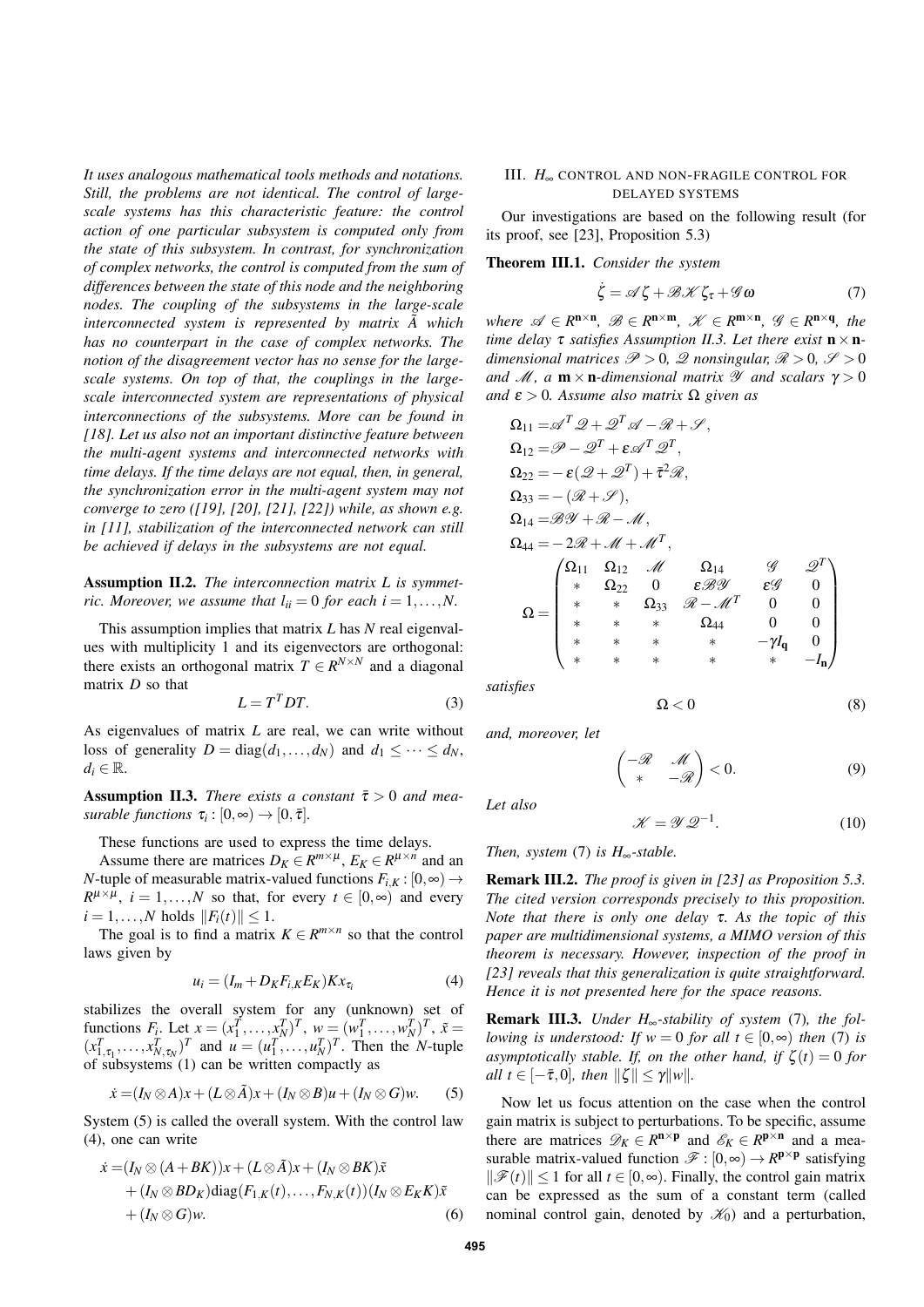hence it is time-dependent. The multiplicative perturbation will be used here:

$$
\mathcal{K}(t) = (I_{\mathbf{m}} + \mathcal{D}_K \mathcal{F}(t)\mathcal{E}_K)\mathcal{K}_0.
$$
 (11)

This implies that matrix  $\mathscr Y$  is also time-dependent. From (10) follows that

$$
\mathscr{Y}(t) = (I_{\mathbf{m}} + \mathscr{D}_K \mathscr{F}(t) \mathscr{E}_K) \mathscr{Y}_0 \tag{12}
$$

where  $\mathcal{Y}_0 = \mathcal{K}_0 \mathcal{Q}^{-1}$ . Substituting this into the definition of matrix Ω leads to the definition of a matrix valued function  $\Omega'(t)$ . To be specific, the time varying terms appear on the positions  $(1,4)$  and  $(2,4)$ . Let

$$
\begin{aligned} \Omega'_{14}(t)=&\mathcal{B}\mathcal{Y}_0+\mathcal{B}\mathcal{D}_K\mathcal{F}(t)\mathcal{E}_K\mathcal{Y}_0+\mathcal{R}-\mathcal{M}\,,\\ \Omega'_{24}(t)=&\mathcal{E}\mathcal{B}\mathcal{Y}_0+\mathcal{E}\mathcal{B}\mathcal{D}_K\mathcal{F}(t)\mathcal{E}_K\mathcal{Y}_0,\\ &\left\{\begin{matrix} \Omega_{11} & \Omega_{12} & \mathcal{M} & \Omega'_{14}(t) & \mathcal{G} & \mathcal{Q}^T \\ * & \Omega_{22} & 0 & \Omega'_{24}(t) & \mathcal{E}\mathcal{G} & 0 \\ * & * & \Omega_{33} & \mathcal{R}-\mathcal{M}^T & 0 & 0 \\ * & * & * & \Omega_{44} & 0 & 0 \\ * & * & * & * & -\mathcal{V}_\mathbf{In} & 0 \\ * & * & * & * & * & -I_\mathbf{n} \end{matrix}\right)\end{aligned}
$$

Define the following matrices:

$$
\begin{aligned} \Omega'_{11}=&\Omega_{11}+\lambda\mathcal{B}\mathcal{D}_K\mathcal{D}_K^T\mathcal{B}^T,\\ \Omega'_{12}=&\Omega_{12}+\lambda\mathcal{E}\mathcal{B}\mathcal{D}_K\mathcal{D}_K^T\mathcal{B}^T,\\ \Omega'_{14}=&\mathcal{B}\mathcal{Y}_0+\mathcal{R}-\mathcal{M}\,,\\ \Omega'_{22}=&\Omega_{22}+\lambda\mathcal{E}^2\mathcal{B}\mathcal{D}_K\mathcal{D}_K^T\mathcal{B}^T,\\ \Omega'_{44}=&\Omega_{44}+\frac{1}{\lambda}\mathcal{Y}_0^T\mathcal{E}_K^T\mathcal{E}_K\mathcal{Y}_0. \end{aligned}
$$

**Proposition III.4.** With matrices  $\mathcal{B}$ ,  $\mathcal{D}_K$  etc. defined above, *the following LMI holds for every*  $\lambda > 0$ *:* 

$$
\begin{pmatrix} \Omega_{11} & \Omega_{12} & \Omega_{14}'(t) \\ * & \Omega_{22} & \Omega_{24}'(t) \\ * & * & \Omega_{44} \end{pmatrix} \leq \begin{pmatrix} \Omega_{11}' & \Omega_{12}' & \Omega_{14}' \\ * & \Omega_{22}' & \epsilon \mathscr{B} \mathscr{Y}_0 \\ * & * & \Omega_{44}' \end{pmatrix}
$$

*Proof.* Simple application of the Young inequality.

The following corollary of this proposition will be useful: first, matrix  $Ω''$  as:

$$
\Omega''=\begin{pmatrix}\Omega'_{11}&\Omega'_{12}&\mathscr{B}\mathscr{Y}_0+\mathscr{R}-\mathscr{M}&0\\ * &\Omega'_{22}&\mathfrak{E}\mathscr{B}\mathscr{Y}_0&0\\ * & * &\Omega'_{44}&\mathscr{Y}_0^T\mathscr{E}_K^T\\ * & * & * & -\lambda I_{\mathbf{p}}\end{pmatrix}
$$

Corollary III.5. *Under the above assumptions, the following implication holds for all t* ∈ [0, $\infty$ )*:* 

$$
\Omega'' < 0 \Rightarrow \Omega'(t) < 0 \tag{13}
$$

*Proof.* Application of the Schur complement to the righthand side of the LMI in Proposition III.4.

Define now the following matrix:

Ω <sup>000</sup> = Ω0 <sup>11</sup> Ω<sup>0</sup> <sup>12</sup> M Ω<sup>0</sup> <sup>14</sup> G Q*<sup>T</sup>* 0 ∗ Ω<sup>0</sup> <sup>22</sup> 0 εBY<sup>0</sup> εG 0 0 ∗ ∗ Ω<sup>33</sup> R −M*<sup>T</sup>* 0 0 0 ∗ ∗ ∗ Ω<sup>44</sup> 0 0 Y *T* 0 E *T K* ∗ ∗ ∗ ∗ −γ*I*<sup>q</sup> 0 0 ∗ ∗ ∗ ∗ ∗ −*I*<sup>n</sup> 0 ∗ ∗ ∗ ∗ ∗ ∗ −λ*I*<sup>p</sup> .

Then, combining Theorem III.1 with Corollary III.5, one obtains the following lemma:

**Lemma III.6.** *Consider the system* (7) *where*  $\mathscr{A} \in R^{n \times n}$ *,*  $\mathscr{B} \in R^{n \times m}$ ,  $\mathscr{K} \in R^{m \times n}$ ,  $\mathscr{G} \in R^{n \times q}$ , the time delay  $\tau$  satisfies *Assumption II.3. Let there exist*  $\mathbf{n} \times \mathbf{n}$ *-dimensional matrices*  $\mathscr{P} > 0$ , 2 nonsingular,  $\mathscr{R} > 0$ ,  $\mathscr{S} > 0$  and  $\mathscr{M}$ , a **m** × **n***dimensional matrix*  $\mathcal Y$  *and scalars*  $\gamma > 0$ ,  $\lambda > 0$  *and*  $\epsilon > 0$ *. Assume there exist matrices*  $\mathscr{D}_K \in R^{\mathbf{n} \times \mathbf{p}}$  and  $\mathscr{E}_K \in R^{\mathbf{p} \times \mathbf{m}}$  such *that the control gain satisfies* (4) *with some matrix-valued function*  $\mathscr F$  *satisfying*  $\|\mathscr F(t)\| \leq 1$  *for all t* ∈ [0,∞)*. Denote also* Y<sup>0</sup> = K0Q−<sup>1</sup> *. Let also*

$$
\Omega''' < 0,\tag{14}
$$

$$
\begin{pmatrix} -\mathcal{R} & \mathcal{M} \\ * & -\mathcal{R} \end{pmatrix} < 0. \tag{15}
$$

*Then system* (7) *is H*∞*-stable.*

## IV. NON-FRAGILE CONTROL OF LARGE-SCALE INTERCONNECTED SYSTEMS

Results of the previous section will be applied to the overall system (6). Note that, up to the term  $L \otimes \tilde{A}$  and the uncertainty in the control gain, all other matrices can be expressed as the Kronecker product of the identity matrix *I<sup>N</sup>* with another matrix. Hence matrices  $\mathscr{P}, \mathscr{Q}, \mathscr{R}, \mathscr{S}, \mathscr{M}$  and  $\mathcal{Y}_0$  will also be supposed to attain this form.

Assume there exist  $n \times n$ -dimensional matrices *P*, *Q*, *R*, *S* and *M* and a  $m \times n$ -dimensional matrix  $Y_0$ . With these matrices, define matrix Γ as follows: in matrix  $\Omega^{\prime\prime\prime}$ , replace matrix  $\mathscr A$  by the matrix  $I_N \otimes A + L \otimes \tilde{A}$ ,  $\mathscr B$  by  $I_N \otimes B$ ,  $\mathscr G$  by  $I_N \otimes G$ ,  $\mathscr{D}_K$  by  $I_N \otimes D_K$ ,  $\mathscr{E}_K$  by  $I_N \otimes E_K$ ,  $\mathscr{P}$  by  $I_N \otimes P$ ,  $\mathscr{Q}$  by  $I_N \otimes Q$ ,  $\mathscr R$  by  $I_N \otimes R$ ,  $\mathscr S$  by  $I_N \otimes S$ ,  $\mathscr M$  by  $I_N \otimes M$  and finally  $\mathcal{Y}_0$  by *I*<sup>*N*</sup> ⊗ *Y*<sub>0</sub>. Substitute also *nN* for **n** and *N*µ for **p**.

Then, the immediate consequence of Lemma III.6 is

Lemma IV.1. *Consider system* (6) *satisfying Assumption II.3. Assume there exist n*  $\times$  *n-dimensional matrices P*  $> 0$ *,*  $R > 0$ ,  $S > 0$ , Q nonsingular and M, a  $m \times n$ -dimensional *matrix Y*<sub>0</sub> *and scalars*  $\lambda > 0$ ,  $\gamma > 0$  *and*  $\epsilon > 0$  *so that* 

$$
\Gamma < 0, \tag{16}
$$

$$
\begin{pmatrix} -(I_N \otimes R) & (I_N \otimes M) \\ * & -(I_N \otimes R) \end{pmatrix} < 0. \tag{17}
$$

*Then system* (6) *is*  $H_{\infty}$  *stable with control gain*  $K = Y_0 Q$ .

*Proof.* This is a reformulation of Lemma III.6 for the interconnected system (6), the terms  $I_N \otimes BK$  and  $I_N \otimes E_K K$ can be rewritten as  $(I_N \otimes B)(I_N \otimes K)$  and  $(I_N \otimes E_K)(I_N \otimes K)$ ,

 $\Box$ 

 $\Box$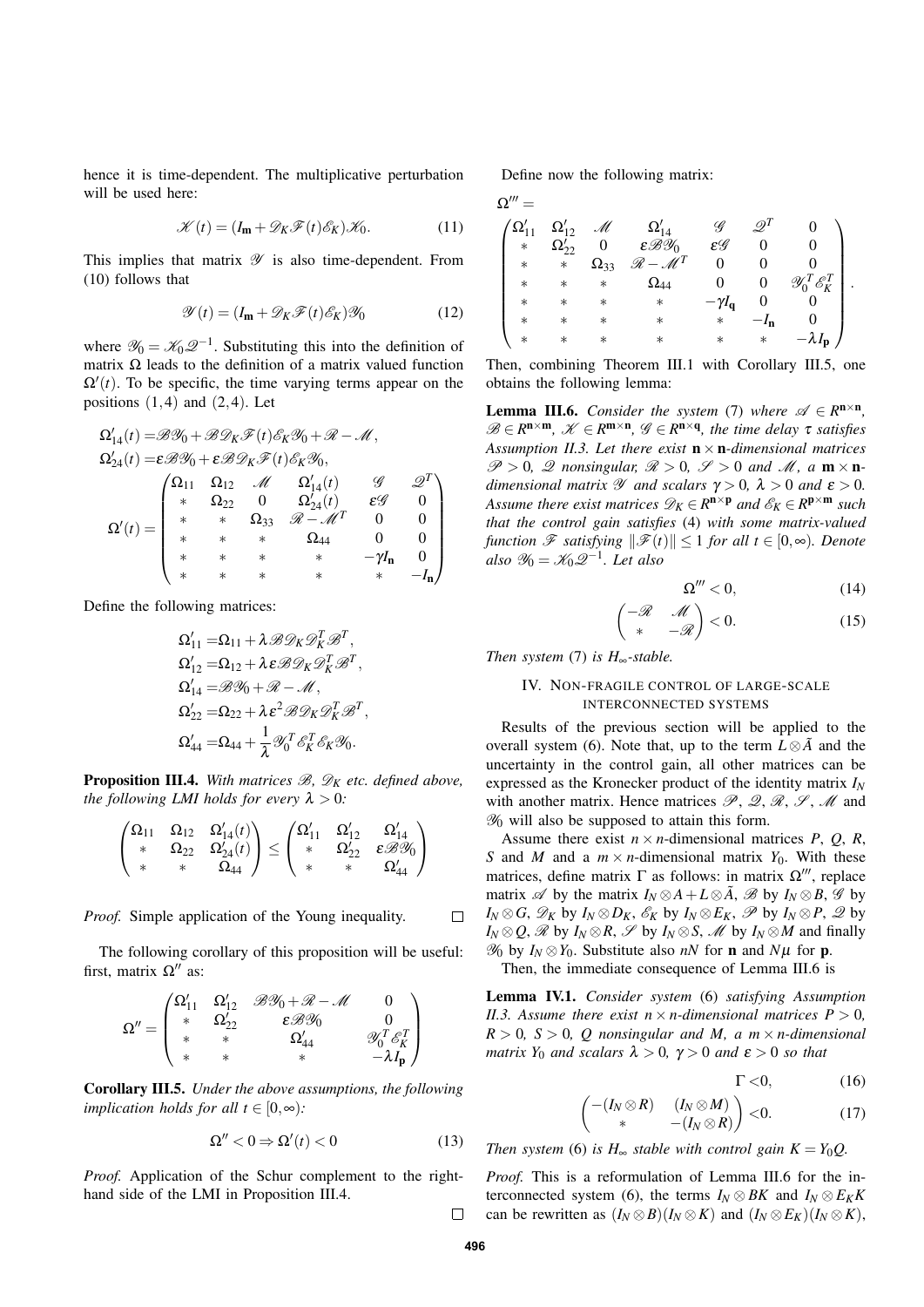respectively. Hence the control gain matrix in (6) is  $I_N \otimes K$ which equals  $(I_N \otimes Y_0)(I_N \otimes Q) = I_N \otimes Y_0Q$ .  $\Box$ 

The LMI problem formulated in Lemma IV.1 can be used for obtaining the stabilizing control. However, the size of this set of LMIs is rather large: it is proportional to the number of subsystems. This number will be reduced in the sequel.

For this reduction, two cases of interconnections will be distinguished. First, a rather special case is the "symmetrically interconnected system" - this means, every subsystem is connected with every other subsystem. In this case, as [1], Chapter 12 shows that, with matrix  $T'$  defined as

$$
T' = \frac{1}{N} \begin{pmatrix} N-1 & -1 & \dots & -1 & -1 \\ -1 & N-1 & \dots & -1 & -1 \\ \vdots & \vdots & \ddots & \vdots & \vdots \\ -1 & -1 & \dots & N-1 & -1 \\ 1 & 1 & \dots & 1 & 1 \end{pmatrix},
$$
 (18)

the following relation holds for the interconnection matrix *L*:

$$
L = T'^{-1} \text{diag}(\underbrace{-1, \dots, -1}_{N-1 \text{ times}}, N-1)T'
$$
 (19)

Thanks to the properties of the Kronecker product, one sees that

$$
(T' \otimes I_n)^{-1} (I_N \otimes A + L \otimes \tilde{A})(T' \otimes I_n) =
$$
  
\n
$$
I_N \otimes A + \text{diag}(\underbrace{-1, \dots, -1}_{N-1 \text{ times}}, N-1) \otimes \tilde{A}.
$$
 (20)

Hence the term  $I_N \otimes A + L \otimes \tilde{A}$  is transformed into a blockdiagonal matrix.

A similar procedure can be conducted if the interconnections satisfy (3) but are not, in general, symmetrically connected. Then

$$
(T\otimes I_n)^{-1}(I_N\otimes A+L\otimes \tilde{A})(T\otimes I_n)=I_N\otimes A+D\otimes \tilde{A}.
$$
 (21)

Again, this procedure converts the state matrix into a blockdiagonal form.

Remark IV.2. *Note that the symmetrically interconnected systems also satisfy condition* (3)*. However, it is worth to point out that a special case of the transformation matrix T is applicable in this case. First reason is that using the transformation matrix in form* (18) *avoids the need to compute the eigenvalues of matrix L. The second one is that an alternative formulation can exhibit different properties in terms of feasibility of the resulting set of LMI, yields a different value of the constant* γ*, etc. Hence, it can be useful to consider both options for a symmetrically interconnected system.*

# V. REDUCING THE DIMENSION OF THE LMI OPTIMIZATION PROBLEM

As noted in the previous section, there are two ways how to diagonalize matrix *L*, one being applicable only for the symmetrically interconnected systems. Denote as  $\overline{D} = D$  if the more general way based on eigenvalues computations

of matrix *L* is chosen; if the system is symmetrically interconnected and this special structure is utilized, then let  $\overline{D}$  = diag( $-1, \ldots, -1, N-1$ ). Analogously, define  $\overline{T}$  as  $\overline{T} = T$  $N-1$  times

in the first case and  $\overline{T} = T'$  if one uses the symmetrical interconnection structure.

Either way, one has

$$
(\overline{T}^{-1}\otimes I_n)(L\otimes \tilde{A})(\overline{T}\otimes I_n)=(\overline{D}\otimes I_n).
$$
 (22)

Define matrix  $\overline{\Gamma}$  from matrix  $\Omega'''$  as follows: replace matrix  $\mathscr A$  by  $I_N \otimes A + \overline{D} \otimes \tilde{A}$ , the other substitutions are the same as in the definition of matrix Γ. Define also matrix T as  $\mathbb{T} = \text{diag}(\overline{T} \otimes I_n, \overline{T} \otimes I_n, \overline{T} \otimes I_n, \overline{T} \otimes I_n, \overline{T} \otimes I_n, \overline{T} \otimes I_u).$ 

Then

 $\mathbb{T}^{-1}\Gamma \mathbb{T} = \overline{\Gamma}.$  (23)

To proceed further, let us define the following matrixvalued functions:

$$
\Lambda_{11}(d) = (A + d\tilde{A})^T Q + Q^T (A + d\tilde{A}) - R + S + \lambda B D_K D_K^T B^T,
$$
  
\n
$$
\Lambda_{12}(d) = P - Q^T + \varepsilon (A + d\tilde{A})^T Q^T + \lambda \varepsilon B D_K D_K^T B^T,
$$

and matrices

$$
\Lambda_{14} = BY_0 + R - M,
$$
  
\n
$$
\Lambda_{22} = -\varepsilon (Q + Q^T) + \overline{\tau}^2 R + \lambda \varepsilon^2 BD_K D_K^T B^T,
$$
  
\n
$$
\Lambda_{33} = -(R + S),
$$
  
\n
$$
\Lambda_{44} = -2R + M + M^T
$$

and finally the matrix-valued function  $\Lambda$  by

 $\Lambda(d) =$ 

| $\Lambda_{11}(d)$ | $\Lambda_{12}(d)$ | M              | $\Lambda_{14}$     |               |        |                          |  |
|-------------------|-------------------|----------------|--------------------|---------------|--------|--------------------------|--|
| $\ast$            | $\Lambda_{22}$    |                | $\varepsilon BY_0$ | $\epsilon G$  |        |                          |  |
| $\ast$            | $\ast$            | $\Lambda_{33}$ | $R - M^T$          |               |        |                          |  |
| $\ast$            | $^\ast$           |                | $\Lambda_{44}$     |               |        | $Y_0^T E_{\mathbf{k}}^T$ |  |
| $\ast$            |                   |                | $\ast$             | $-\gamma I_q$ |        |                          |  |
| $\ast$            |                   | $\ast$         | $\ast$             | $\ast$        |        |                          |  |
| $^\ast$           |                   |                | $^\ast$            | $\ast$        | $\ast$ | $-\lambda I_{\mu}$       |  |

Consider now the case when  $\overline{D} = D$ . Then there exists a permutation matrix Π so that

$$
\Pi^T \overline{\Gamma} \Pi = \text{diag}(\Lambda(d_1), \dots, \Lambda(d_N)). \tag{24}
$$

If the special structure of the symmetrically connected systems is used, then a permutation matrix  $\Pi'$  exists so that

$$
\Pi^{\prime T} \overline{\Gamma} \Pi^{\prime} = \text{diag}(\underbrace{\Lambda(-1), \dots, \Lambda(-1)}_{N-1 \text{ times}}, \Lambda(N-1)).
$$
 (25)

Note that function  $\Lambda(d)$  is convex in *d*. Thus, either way, eqs. (24) and (25) show that it is sufficient to verify negative definiteness of  $\Lambda(d)$  for only two values of *d*: for  $d = d_1$ and  $d = d_N$  in the "general" case while it is sufficient to investigate for  $\Lambda(-1)$  and  $\Lambda(N-1)$  if one uses the symmetrical interconnection structure.

For completeness, note that validity of (9) is guaranteed by the LMI

$$
\begin{pmatrix} -R & M \\ * & -R \end{pmatrix} < 0. \tag{26}
$$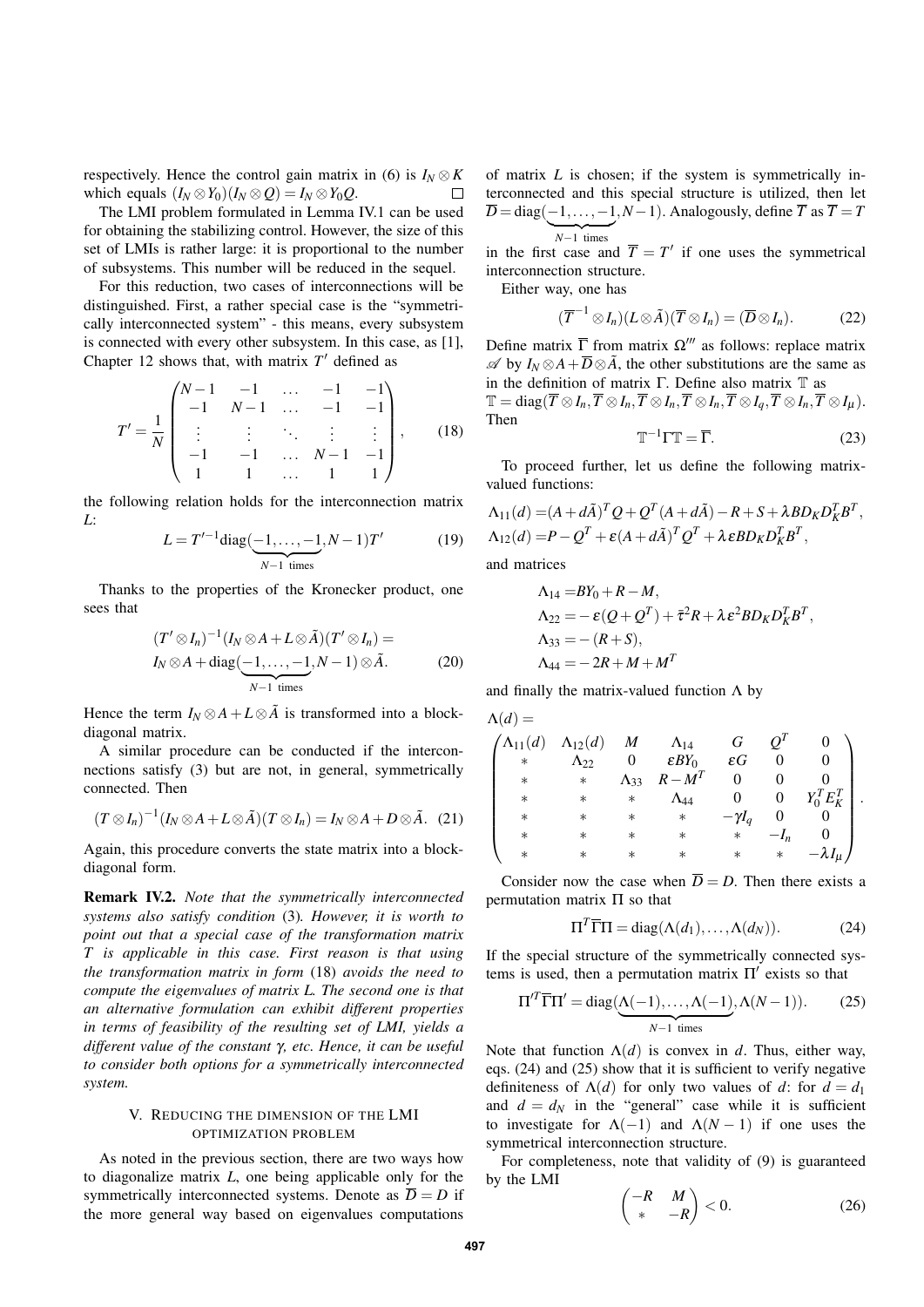To sum up, the results can be formulated in form of the following theorem:

Theorem V.1. *Consider system* (6) *satisfying Assumption II.3. Let also Assumption II.2 holds. If there exist*  $n \times n$ *dimensional matrices*  $P > 0$ ,  $R > 0$ ,  $S > 0$ , Q nonsingular *and M*, *a*  $m \times n$ -dimensional matrix  $Y_0$  *and scalars*  $\lambda > 0$ *,* γ > 0 *and* ε > 0 *so that at least one of the following sets of conditions is valid:*

1)

$$
0 > \Lambda(d_1), \tag{27}
$$

$$
0 > \Lambda(d_N), \tag{28}
$$

$$
0 > \begin{pmatrix} -R & M \\ * & -R \end{pmatrix}, \tag{29}
$$

2) *the system is symmetrically interconnected and*

$$
0 > \Lambda(-1), \tag{30}
$$

$$
0 > \Lambda(N-1), \tag{31}
$$

$$
0 > \begin{pmatrix} -R & M \\ * & -R \end{pmatrix} . \tag{32}
$$

*Then the system is H*∞*-stable if every subsystem is fed by the control* (4) *with*  $K = Y_0 Q^{-1}$  even in presence of multiplicative *perturbations of the control gain given by the term*  $D_K F_{i,K} E_K$ *.* 

Remark V.2. *Usually, it is required that influence of the disturbance w on the controlled system is minimized, hence one can add the optimization objective*

$$
minimize \t\gamma \t(33)
$$

*to the set of LMIs (27 - 29), resp. (30 - 32) in Theorem V.1.*

Remark V.3. *As noted above, the proof of this theorem relies upon a MIMO version of Proposition 5.3 of [23]. Since this generalization of the aforementioned Proposition is straightforward we do not present its proof here. The main change is to reformulate the Lyapunov-Krasovskii functionals as a sum of N "sub-functionals" each of which is acting on one subsystem only. Then, one can easily see that unequal delays in different subsystems do not matter.*

#### VI. EXAMPLE

Consider the large-scale network composed of 10 identical subsystems (nodes). Every subsystem is a linear oscillator, the subsystems are interconnected:

$$
\dot{x}_{1,i} = x_{2,i}, \ \dot{x}_{2,i} = -x_{1,i} + u_i + w_i + \mathcal{I}_i
$$

where  $w_i$  denotes the perturbation and the term  $\mathcal{I}_i$  describes the interconnections. This term is defined as follows:

$$
\mathcal{J}_i = 0.1(x_{1,i-1} + x_{1,i+1}) \text{ for } i = 2, ..., 9,
$$
  
\n
$$
\mathcal{J}_1 = 0.1(x_{1,2} + x_{1,10}) \text{ for } i = 1,
$$
  
\n
$$
\mathcal{J}_{10} = 0.1(x_{1,1} + x_{1,9}) \text{ for } i = 10.
$$

Hence the subsystems are interconnected in a circular (ring) topology, see Fig. VI. Ring topology is one of the possible

topology of complex network [24]; synchronization of complex networks with ring topology is studied rigorously by authors in [25], [26], [27], [28]. From this interconnection



Fig. 1. Connection of subsystems (nodes).

follows that the interconnection matrix *L* has eigenvalues in the interval  $[-2,2]$ . Without control, the overall interconnected network is unstable.

The control is delayed, the delays at the subsystems are time-varying, with  $\tau_i \in [0, 0.3]$ *s*, the changes of the time delay can be rapid (there is no limit on the derivative of the time delay). In the example, all the time delays have the sawtooth shape with derivative of the delay being 1 up to the points where the time delay is discontinuous. Moreover, the control gain matrices are perturbed. To be specific, the nominal control gain is designed so that stabilization of the plant is guaranteed if it is perturbed up to 20% of its nominal value. Hence, in (4), we set  $D_K = 1$ ,  $E_K = 0.2$ .

LMIs (27)-(29) from Theorem V.1 with inclusion of the minimization objective (33) yields the solution of the LMI optimization problem as  $K_0 = (0.1770, -1.301)$  while for the disturbance attenuation constant holds  $\gamma = 244$ .

The initial conditions of the first state were randomly selected within the interval  $[-1,1]$ , the second state was zero in all subsystems at the beginning of the simulations. The control gain multiplicative perturbations were also random within the allowed bounds.

Fig. 2 shows the state  $x_1$  of the first subsystem (solid line), third subsystem (longdash-shortdash line), sixth subsystem (dashed line) and ninth subsystem (dash-dot line). The control signals for this selection of subsystems is depicted in Fig. 3, meaning the line types remains unchanged. One can see oscillations in the control signals. They are caused by time varying disturbances in the control gain. The norm of vector *x* of the controlled network is shown in Fig. 4.

#### VII. CONCLUSIONS

An algorithm for stabilization of a network composed of identical subsystems was presented. The controls of each subsystem can be delayed, the delays are not equal in every subsystem but they have to obey a common bound. The derivative of the time delay is not supposed to be bounded, hence this algorithm is capable of dealing with networked control. Moreover, the control gain can be perturbed within given bounds, hence the proposed control law is non-fragile. This was achieved by adapting the descriptor approach to the case of a large network.

#### **REFERENCES**

<sup>[1]</sup> J. Lunze, Feedback Control of Large-Scale Systems. Hemel Hempstead: Prentice Hall, 1992.